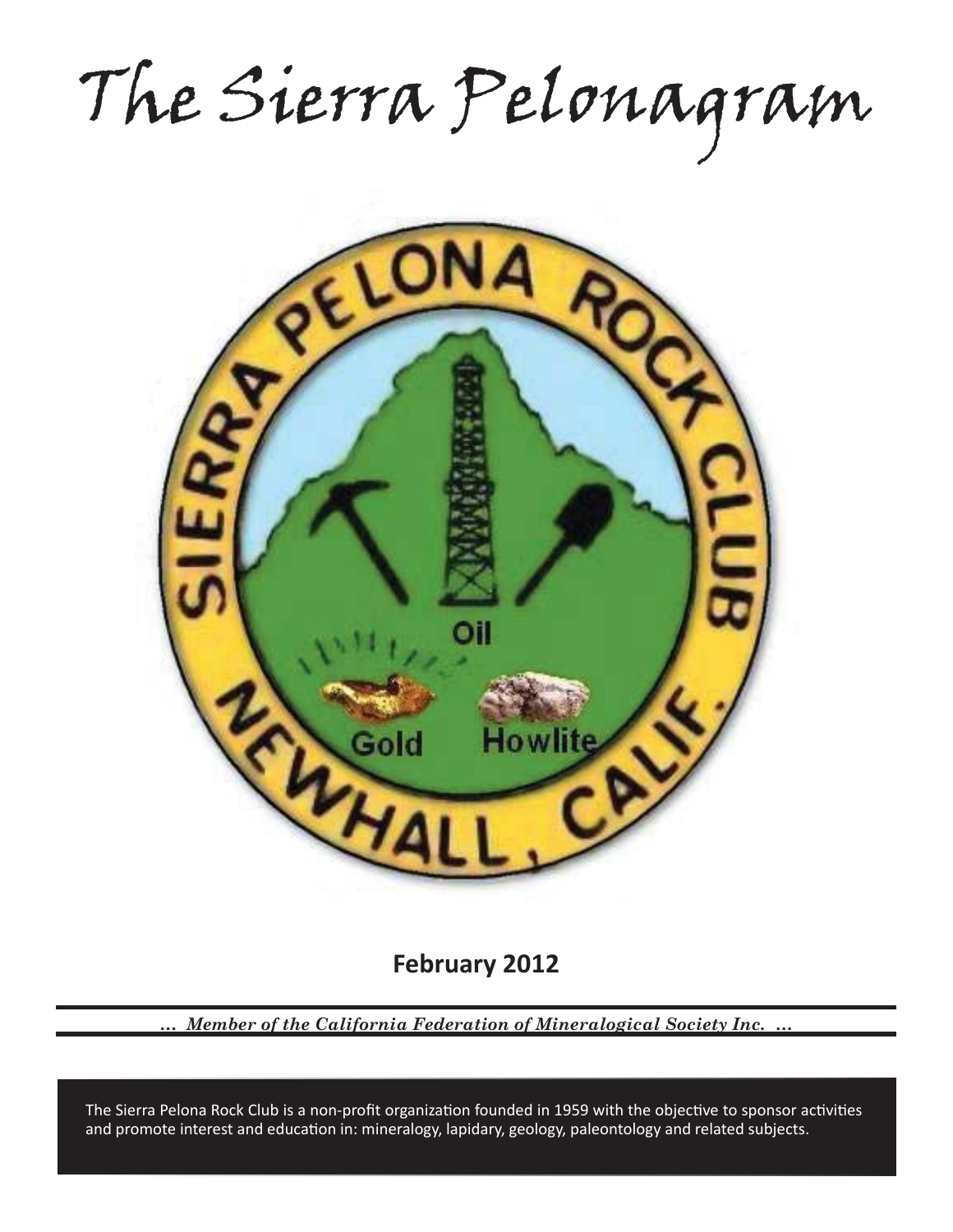**Welcome New Members** The Board of the SPRC would like to introduce and welcome new members Judd Figatner and Monica Travis.

For those of you who are interested in learning basic lapidary (cutting and polishing gemstones) Lapidary Journal - Jewelry Artist Magazine offers a free download of an E-book called "The Complete Lapidary Experience: Hunt, Cut, and Set Gems". This collection of articles takes you on a field trip to collect rough moonstone then through the cutting and polishing phases and finally to setting the stone in a piece of jewelry. Being able to cut or modify a gemstone opens up whole new areas of jewelry making and gives greater depth to the feeling you get when you reply "Yes, I made it myself" Get the free Ebook at: http://jewelrymakingdaily. com/Lapidary-Hunt-Cut-Set/ ?utm\_source=megalist&utm\_ medium = email & utm  $$ campaign=mgl110525e

 If you know anyone who is not feeling up to par, has been sick or lost a loved one? On the silver lining side of things, do you know who has achieved a goal, won a personal victory, or just something that deserves recognition? The Sierra Pelona Rock Club has a Sunshine Committee to send cards and words of comfort and support and congratulations to those members who are in need or are deserving of it. Notify our Sunshine Chairperson Brigitte Mazourek.

**Birthdays** Happy Birthday and Wishes for a Healthy and Happy Year Ahead!

> Barbara Cottage, Feb 1 Brigitte Mazourek, Feb 1 Barbara Caudill, Feb 24



# **Officers:**

President – Ron Lawrence Vice-President – Bill Webber Secretary: Heidi Webber Treasurer – Greg Mazourek Federation Director (CFMS/AFMS) – Shep Koss

# **Chairpersons:**

Claim - Mike Serino Donation Rock Table - Akiko Strathmann Facebook--Greg Langewisch Field Trips – Greg Langewisch Historian - Frank Humelbaugh Hospitality – Evelyn Velie Membership – Janelle Williams Pelonagram Publisher, Editor – Heidi Webber Programs – Shep Koss Publicity –Ron Strathmann Storage - Vlad Litt Sunshine - Brigitte Mazourek Website – Earl Kangas

The Sierra Pelona Rock Club, is a member of the California and American Federation of Mineralogical Societies, Inc. (CFMS/AFMS). The general club meetings (Open to the public) are at 7:30 PM, on the 3rd Tuesday of each month at:

# **The Clubhouse of the Greenbrier Mobile Estates EAST 21301 Soledad Canyon Rd Canyon Country, CA 91351**

Contact the Club or the Sierra Pelonagram Editor at:

**Sierra Pelona Rock Club P.O. Box 221256 Newhall, Ca. 91322** Or e-mail: hwebber@pacbell.net *Visit the SPRC website http://www.sierrapelona. com/*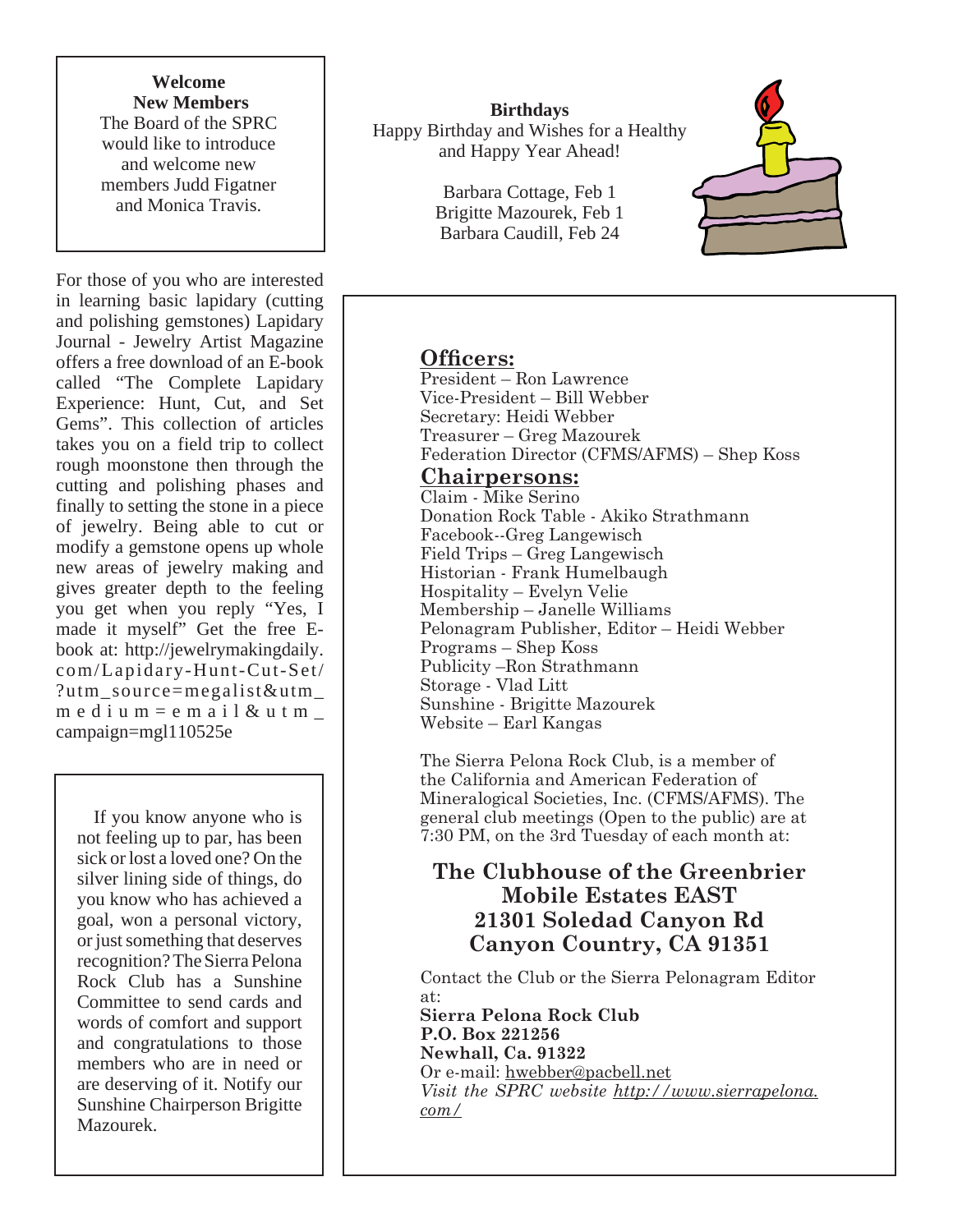#### **President's Message**

 Our first General Meeting-done. Our first field trip of the yeardone. We're moving on into 2012 full speed. Even our first and second new members are on the books. I just asked Shep to take on the Program chair so all chair positions are full.

 I think I heard Greg M. say we have fifty members and that may not include the two new members. Speaking of membership, a few of you haven't paid dues yet and they are now late as of Tuesday's Business Meeting so let Greg hear from you please.

 The field trip was a success in both attendance and collecting. Visiting the Rio Tinto mine is always great and to collect right there in the parking lot for Borites can't be beat. The next field trip will be for soap stone a soft green material that can be carved. It's at a place called, for lack of a better name, Soap Stone Hill. Greg L. has more than the one spot planned with a possible lunch in between.

 I've mentioned this before but want to continue talking about it when I can. Some clubs and even the Federation who oversees



the clubs use Robert's Rules with their meetings. I'm not interested in that but I think we need to set some procedures for our meetings and stick by them. I asked at the Business Meeting for help in deciding how we should conduct ourselves at meetings and hope for feedback. I attended the Antelope Valley Treasure Hunter club and they do the new business and old business and approving minutes thing and it looked good. So I'm asking for opinions from the members. Email me with what the other clubs you are members of do and

tell me how the meetings are run and if you like it or not. And please if I try something new, have an open mind and let me know what you think after the meeting.



#### **What is a Fossil?**

Definition: A fossil is the remains of a living organism or the indications of living organisms that have been preserved in the rock record. The word fossil is from the Latin word fossus which means having been dug up. Most fossils are found in sedimentary rocks like limestone, dolostone, coal and sandstone. Rarely fossils are found in metamorphic rocks and some extremely rare fossils are found in igneous rocks. Fossilization is the process by which a living organism becomes a fossil. Here are a few of those processes:

1. Mold and Cast. An organism, like a clam, dies and settles into the mud, leaving an impression in the mud in the shape of the shell (the mold). The mud hardens and the shell dissolves away. Later, the impression is

filled up with new mud, which then hardens. This new mud has the shape of the original shell, which is called the cast.

2. Petrifaction. Suppose a tree is suddenly buried by sand. Water that is carrying minerals flows through the wood. Microscopic pieces of the wood are washed away and are replaced by a mineral, like agate. This continues until the entire log has been transformed from wood to mineral. This is also called petrification or silicification.

3. Original Material. In rare situations, the original material of an organism can be preserved. Examples include frozen mammoths, insects in amber, and sea shells that are preserved in their original form.

4. Pyritized Fossils. When an organism dies and settles in mud that has a lot of iron but no oxygen, the iron can combine with sulfur from the decaying animal and create the mineral pyrite (also called Fool's Gold) which takes the form of the original shell. Left: A pyritized ammonite.

5. Carbonization. This is typical of plants. When plants die and are buried, they rot away. But when all the conditions are right, instead of rotting away they decompose and leave a film of carbon, usually in coal or shale. This film (a very, very thin layer of carbon) preserves the shape of the plant, often including the leaves and the stems.

*Article reprinted with permission from Diamond Dan Publications; Vol. 5 No. 5, May 2011 www.diamonddanpublications.net via Morocks*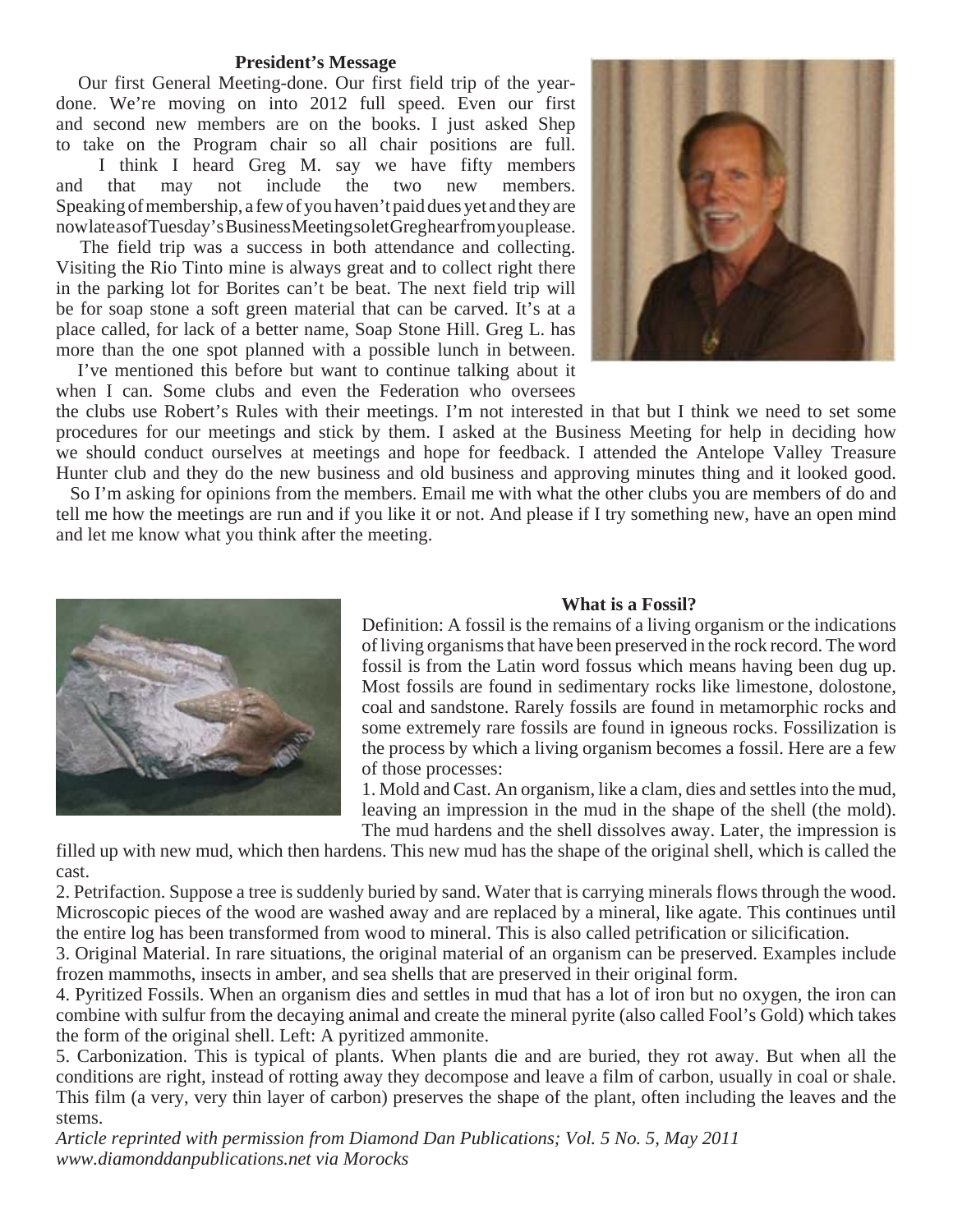SPRC Business Meeting Greenhouse Café February 7, 2012

 The meeting was called to order by Ron Lawrence at 6:40pm. In attendance were Ron L, Greg M, Shep, Bill and Heidi, Akiko, Dianne, DJ and Janelle. A quorum was met.

 It is noted that the new board and chairpersons who took their respective places within the club effective January 1 is: Board of Directors: Ron Lawrence-President, Bill Webber-Vice President, Greg Mazourek-Treasurer, Shep Koss-Federation Director and Heidi Webber-Secretary. Chairpersons are: Claim-Mike Serino, Donation Rock Table-Akiko Strathmann, Field Trips-Greg Langewisch, Historian-Frank Humelbaugh, Hospitality-Evelyn Velie, Membership-Janelle Williams, Programs-Shep Koss, Publicity-Ron Strathmann, Storage-Vlad Litt, Sunshine-Brigitte Mazourek, Website-Earl Kangas, Facebook-Greg Langewisch, and Pelonagram-Heidi Webber.

 Ron asked that membership please let Brigitte know of any personal member events that the club should send cards or flowers to, such as illness, death, birth, etc.

Shep will present an Opal program at the February General Meeting.

Ron will give Akiko more donations to the donation rock table for club raffles.

 The next field trip will be to the Los Osos Area to collect soapstone, fossils near Lake Cachuma, and maybe a trip to the beach. Shep reminded everyone that Santa Barbara beaches actively impose a no collecting law and you will be ticketed. If there is time, those who wish will go into Solvang for lunch. Further details will be emailed to the members by Greg L.

 Ron L said he would like to get back to the practice of following Robert's Rules in general, not hard and fast as we aren't that sort of organization. He asked members to read the Rules and give feedback. The 11<sup>th</sup> Edition is available for sale and also there are a multitude of websites that cover the rules.

 Janelle gave Greg M two membership applications and one renewal. Ron questioned why there were two different applications presented. One was a hard copy from the club and the other was obtained from the club website. Shep feels that there shouldn't be an application on the website and Janelle and DJ objected. There was discussion, but no decision was made.

 New members voted in are Judd Figatner and Monica Travis. Monica applied on line, and hasn't been to any meetings or field trips. After discussion, the BOD agreed to waive the membership requirements as she lives a distance away, but wants to be part of the club.

 Ron asked Heidi to include the actual birth day in the Pelonagram Birthdays section, if known. Greg M. said he paid for the next 6 months storage fees. He said that all but 12 members from last year have paid their dues. Reminder notices will be emailed to them.

 It was noted that there is an obsolete link to our website and we need to try to get rid of it. The meeting was adjourned at 8:05pm.

Respectfully Submitted Heidi Webber, Secretary, SPRC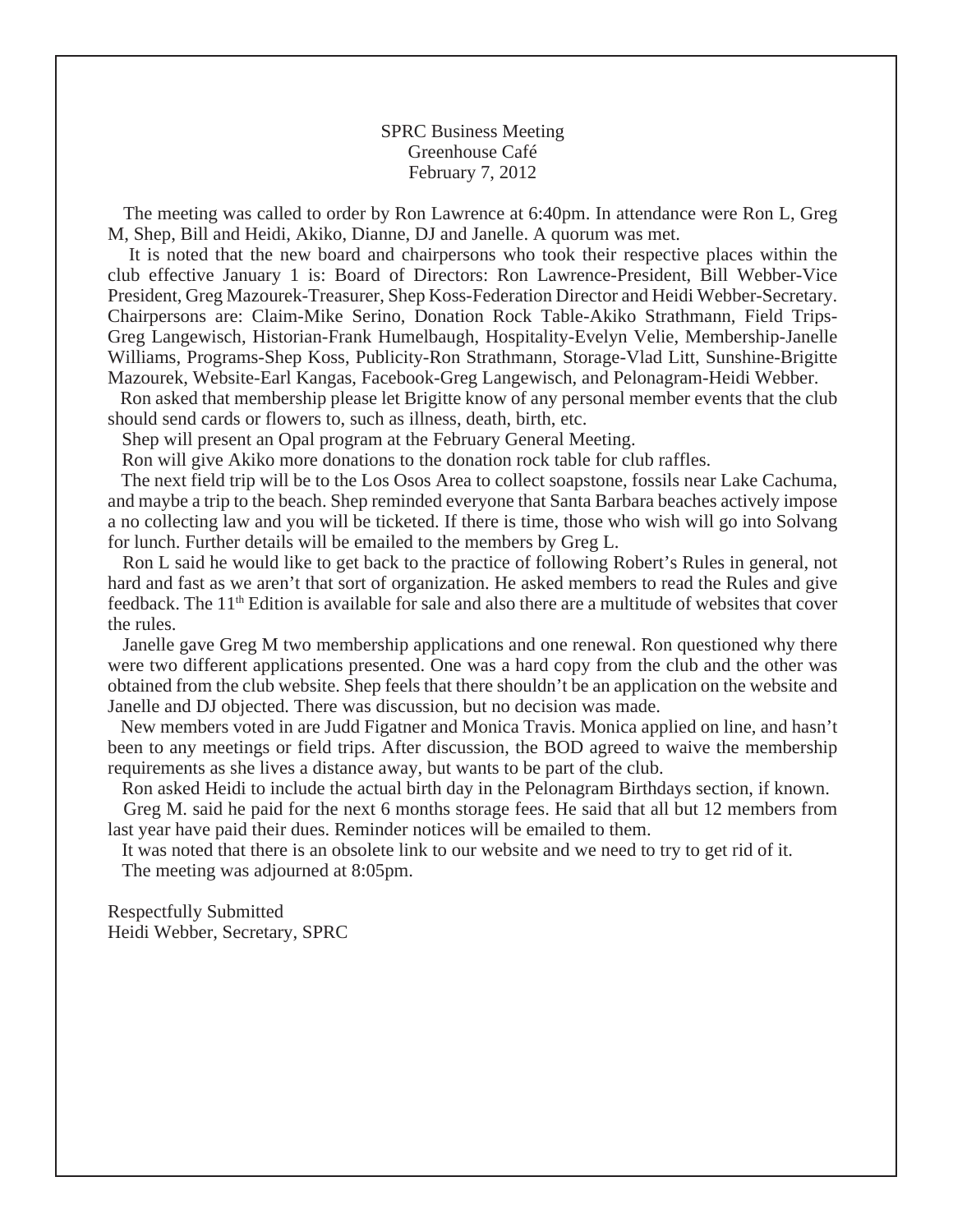## Sierra Pelona Rock Club General Meeting Minutes January 17, 2012 Briarwood Estates Community Room

 The meeting was called to order at 7:35pm by President Ron Lawrence. Ron said that for years the club has been becoming somewhat lax in following the bylaws and Roberts Rules of Order and that he wants to start being more in compliance, which include taking minutes and taking roll of attending members.

 Ron said that for 4 years Evelyn Velie has been both Hospitality and Sunshine Chair and she is willing to give up the Sunshine position. Brigitte Mazourek said she would assume those duties. Thank you Brigitte.

 Evelyn pointed out that the sign-up sheet is available for people to volunteer to bring snacks to the General Meeting. She will contact the person(s) responsible each month ahead of time with a reminder.

 Ron said he would like to find someone to either take over or assist Greg Langewisch on the mid-week trips that many members would like to take. If anyone would like to do this, contact either Ron or Greg.

Janelle Williams, new Membership Chair, said that 23 members and 3 guests were in attendance.

Ron Strathmann is the new Publicity Chair.

 Greg Langewisch (new Field Trip Chair) announced that the field trip for Saturday, January 21 to the Borax Mine and Museum in Boron will be postponed a week, until Saturday, January 28 because of expected rain and anticipated wind, cold and wet even if it doesn't actually rain in Boron. All other aspects will remain the same and he will follow-up with an email to members.

 Greg L said that the planned February field trip will be to Soapstone Hill/Cachuma and Solvang (if time and hunger permit) and the March trip will be to Stoddard Wells for green marble and the Tailgate Show. Again, details will be emailed to members.

 Earl Kangas introduced changes to 3 of the bylaws he wishes membership to vote on next month. He will email membership within 10 days of the next General Meeting with details so members can be ready to cast their vote at the meeting. Discussion will be held before the vote.

- 1. Add the Pelonagram as the official publication of the club.
- 2. Eliminate the Standing Rules of the Bylaws
- 3. Combine portions of Articles 8 and 9 to allow the president to form new committees and chairpersons to said committees as needed for the term of the president.

 Janelle said that she has been talking to Supervisor Antonovich's office regarding our need for a shop. She is looking for any county-owned empty building locally that we can use. Nancy Hilliard's kind offer notwithstanding, she only has 100-amp hour service, which is inadequate for our needs.

 Bill Webber announced that he has a box of rocks from Al Brown containing all sorts of good stuff and what should he do with it. A future silent auction was suggested.

 Shep wanted to remind everyone that dues are due now and considered late if not received by the Business Meeting the first Tuesday in February.

 Heidi Webber said that she would email these minutes to membership each month so that they can be pre-read, corrected and approved quickly at the General Meeting.

 Bruce Velie asked about a Treasurer's Report being presented at the General Meeting, and it was explained that it is available at the Business Meeting and also upon request.

Greg Mazourek brought club hats and shirts for those who wanted to buy any.

The meeting was adjourned about 8:40pm.

 The program of demonstrations and some hands-on grinding of cabochons and attaching dop sticks commenced immediately after the meeting. Thanks to Shep Koss, Mike Serino and Ron Lawrence for supplying their personal equipment for these demonstrations.

Respectfully Submitted Heidi Webber, Secretary, SPRC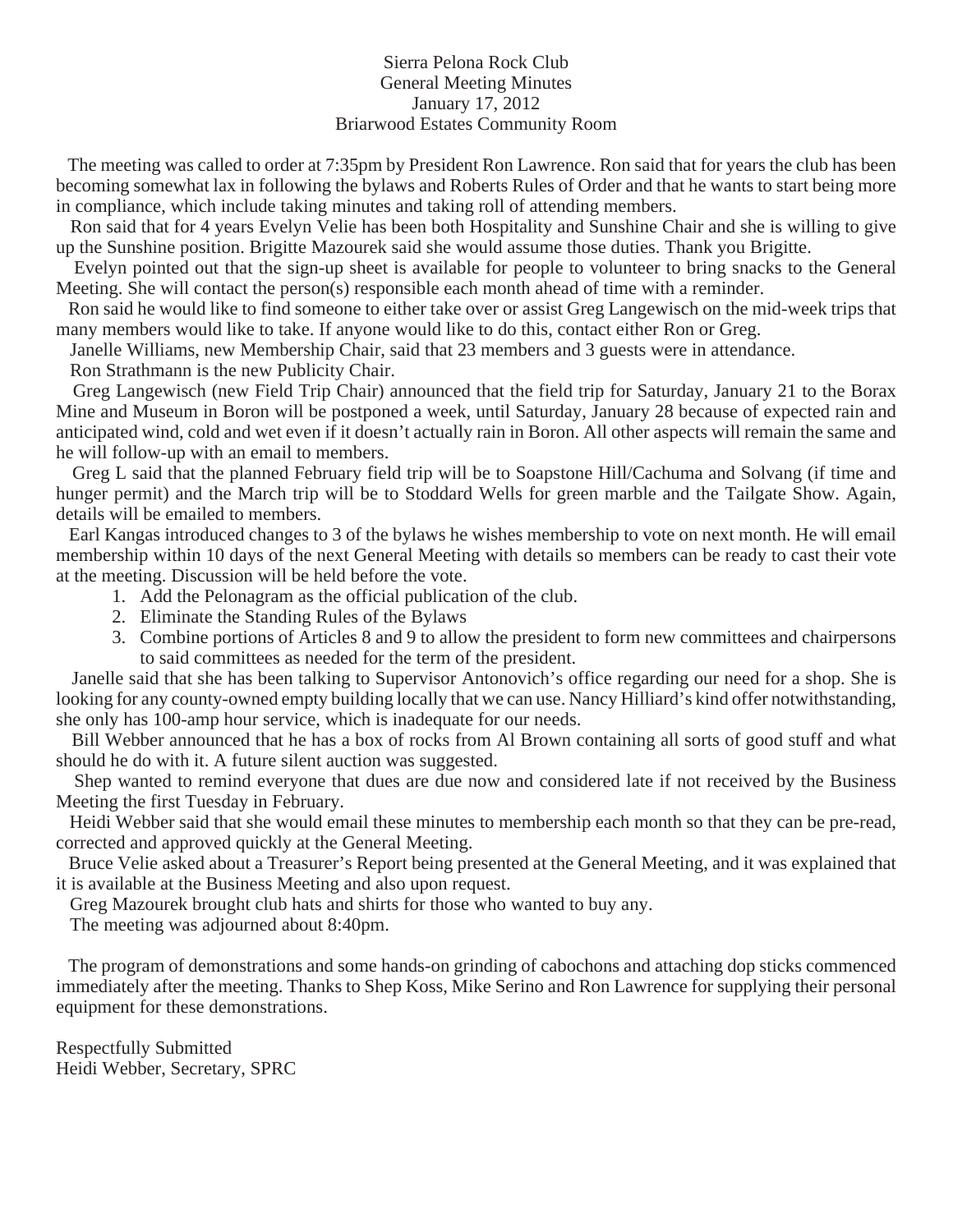## **Nicholas Steno's 374th birthday, January 11**

 If one day in history had to be picked as the birth of paleontology, it might be the day in 1666 when two fishermen caught a giant shark off the coast of Livorno in Italy. The local duke ordered that this curiosity be sent to Niels Stensen (better known as Steno), a Danish anatomist working at the time in Florence. As Steno dissected the shark, he was struck by how much the shark teeth resembled tongue stones, triangular pieces of rock that had been known since ancient times. Today, most people would instantly wonder whether the tongue stones were giant petrified shark teeth, but in 1666 such a presumption was a tremendous leap. Few could imagine how living matter could be turned to stone, and beyond that, encased in solid rock—especially if the rock were well above sea level and contained remnants of a marine organism. Fossils were instead thought to have fallen from the sky, or to be peculiar geometrical shapes impressed on the rocks themselves.

#### **From living tissue to stone**

Steno made the leap and declared that the tongue stones indeed came from the mouths of once-living sharks. He showed how precisely similar the stones and the teeth were. But he still had to account for how they could have turned to stone and become lodged in rock. Naturalists of Steno's day were becoming convinced that matter was composed of different combinations of tiny corpuscles--what today we would call molecules. Steno argued that the corpuscles in the teeth were replaced bit by bit, by corpuscles of minerals. In this gradual process, the teeth didn't lose their overall shape as they turned from tissue to stone.

## **Steno's Law of Superposition**

But how could fossils end up deep inside rocks? Steno studied the cliffs and hills of Italy to find the answer. He proposed that all rocks and minerals were originally fluid. Floating on the surface of the planet long ago, they gradually settled out of the ocean and created horizontal layers, with new layers forming on top of older ones. Molten rock sometimes intruded into the layers, reaching the top and spreading out into a new layer of its own. As the rocks formed, they could trap animal remains, converting them into fossils and preserving them deep within their layers. Those horizontal layers represent a time sequence with the oldest layers on the bottom and the youngest on top, unless later processes disturbed this arrangement. This ordering is now referred to as Steno's Law of Superposition, his most famous contribution to geology. Steno was not the only naturalist of his day to propose that fossils belonged to living creatures. Leonardo da Vinci and Robert Hooke, for example, also took up the same view. But Steno pushed the idea much further. He argued for the first time that fossils were snapshots of life at different moments in Earth's history and that rock layers formed slowly over time. It was these two facts that served as the pillars of paleontology and geology in future centuries. And fossils ultimately became some of the key evidence for how life evolved on Earth over the past four billion years. (*Ed. Note:* Steno's insights had great ramifications beyond geology. He noted that the deepest rocks (which often are metamorphic or igneous, the very strong rocks that geologists call "competent") are at the lowest levels, and the softer (generally sedimentary, less competent) rocks are at the top. Others soon noticed that the correlation of decreasing competence with higher position applied to other disciplines as well, the most notable of which is the Peter Principle.) *Reference: The Rockhound Official publication of the Gem & Mineral Society of the Palm Beaches, Inc. via Morocks* 

# **The Trivia Vug**

*by R. J. Harris from Gem cutters News Sources: Discovery, NatGeo, and Launch Radio*

 Twenty-four-karat gold is not pure gold; there is a small amount of copper in it. Absolutely pure gold is so soft that it can be molded with the hands.

 Leaded crystal glass is not crystal. Glass consists of atoms and molecules in a jumble, not in the well patterned order that defines a crystal.

 Zircon crystals from the Jack Hills of Western Australia are thought to be the oldest pieces of our planet's surface at 4.4 billion years old.

 The streets of New York City are not paved with gold, but the schist bedrock contains opal, beryl, chrysoberyl, gar-net and three types of tourmaline.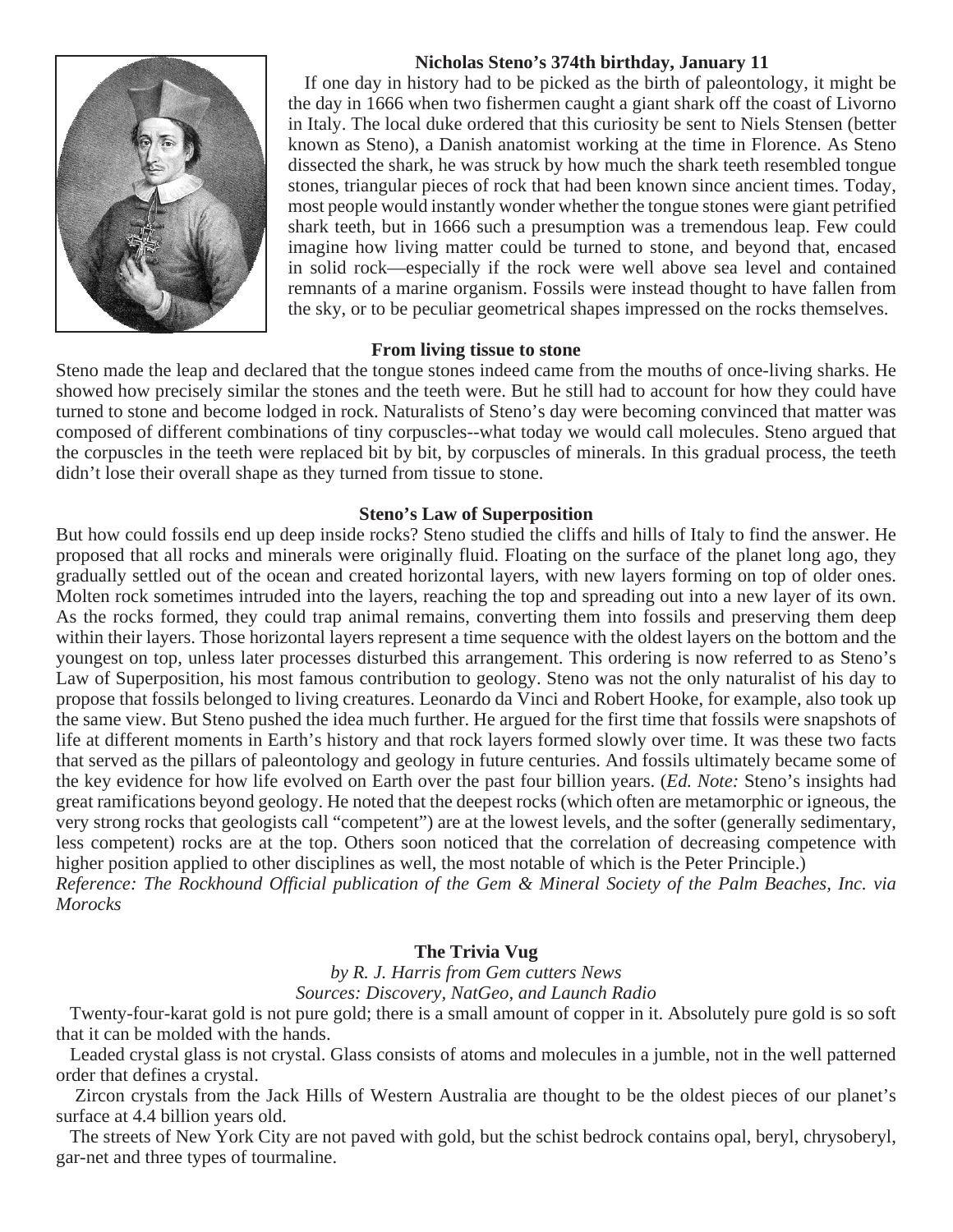#### **Meet Greg Langewisch**

 I wanted to write to you and introduce myself to those who may not know me. My name is Greg Langewisch and I'm the new SPRC Field Trip Chairperson for 2012. For your reference, I am attaching a photo to this email so that you'll recognize me at the meetings or field trips. I've been a member of the SPRC for about 6 months joining right after the last summer break. I've enjoyed my time here and wanted to help out where I could. So, I was offered and accepted the Field Trip chair for 2012.

We'll work to have an eclectic variety of field trips so as many members and guests will participate as possible. For our less mobile members I'll schedule several park and collect trips where you'll literally be able to gather material within yards of your parked vehicle. There will be a few trips that cater to our rugged members who enjoy hiking a distance over rougher terrains to obtain materials which haven't been picked over due to easy access. Two or three of the trips will be overnighters where we can camp out under the stars, roast hot dogs, marshmallows and share ghost stories. There may even be an extended weekend road trip to more distant locals to grab some materials not available locally.

 All that said, I know I'm new to the club and probably not as familiar with all of the numerous collecting sites as many of you. So, please feel free to help me out by providing your opinions and suggestions for future events.

 New to the club this year, we will have a fun competition where members who attended the previous months' field trip will be able to submit a rock they collected to be voted on by the general membership as the "Rock of the Month" (or whatever we officially call it). Details are still TBA but I'd imagine that the winner could get a picture of themselves and their winning rock on the website and Facebook page. Should be a lot of fun!

I like to schedule our trips in quarters. So, with that in mind here is an overview of the trips planned for 1st Quarter 2012:

**Saturday-February 25th, 2012: Roadside Fossils / Lake Cachuma / Soapstone Hill / Solvang**

 We'll head out towards Lake Cachuma, in the beautiful San Padres National Forest stopping along the way to pick up some fossils of former sea life. In the Lake Cachuma area, we'll find brightly colored jasper and other materials.

 Then it's off to Soapstone Hill to collect….well…soapstone. After that, those of us with a little left in the tank can travel onwards to visit the picturesque town of Solvang for a bit of touring and a bite to eat. On the way back there are several nice beaches to stop at and visit (though I understand that collecting any materials from the beaches could potentially get you in trouble).

 Again, this should be essentially a park and collect trip with little strenuous exercise involved. Parking in the San Padres National Forest requires an adventure pass. So we will need to do a bit of organizing as to how many of these day passes we will have to acquire prior to the field trip.

#### **Saturday-March 24th, 2012: Stoddard Wells Marble / Roadside Show**

 In March, there is a roadside show where many vendors go to Stoddard Wells to sell their rocks and stuff. We'll check out the show and join their field trip to hike collect the Stoddard Wells marble. While I understand the terrain here is not too rugged, there will be hiking involved in obtaining the marble. That said, the rock show is large and could be reason enough to make this trip.

 Hopefully we'll get many of you to attend one or more of these field trips. I strive to organize a little something for everyone this year and hope you enjoy the trips.

See you at the next meeting.

Regards, Greg Langewisch 2012 SPRC Field Trip Chairperson 2012 SPRC Facebook Chairperson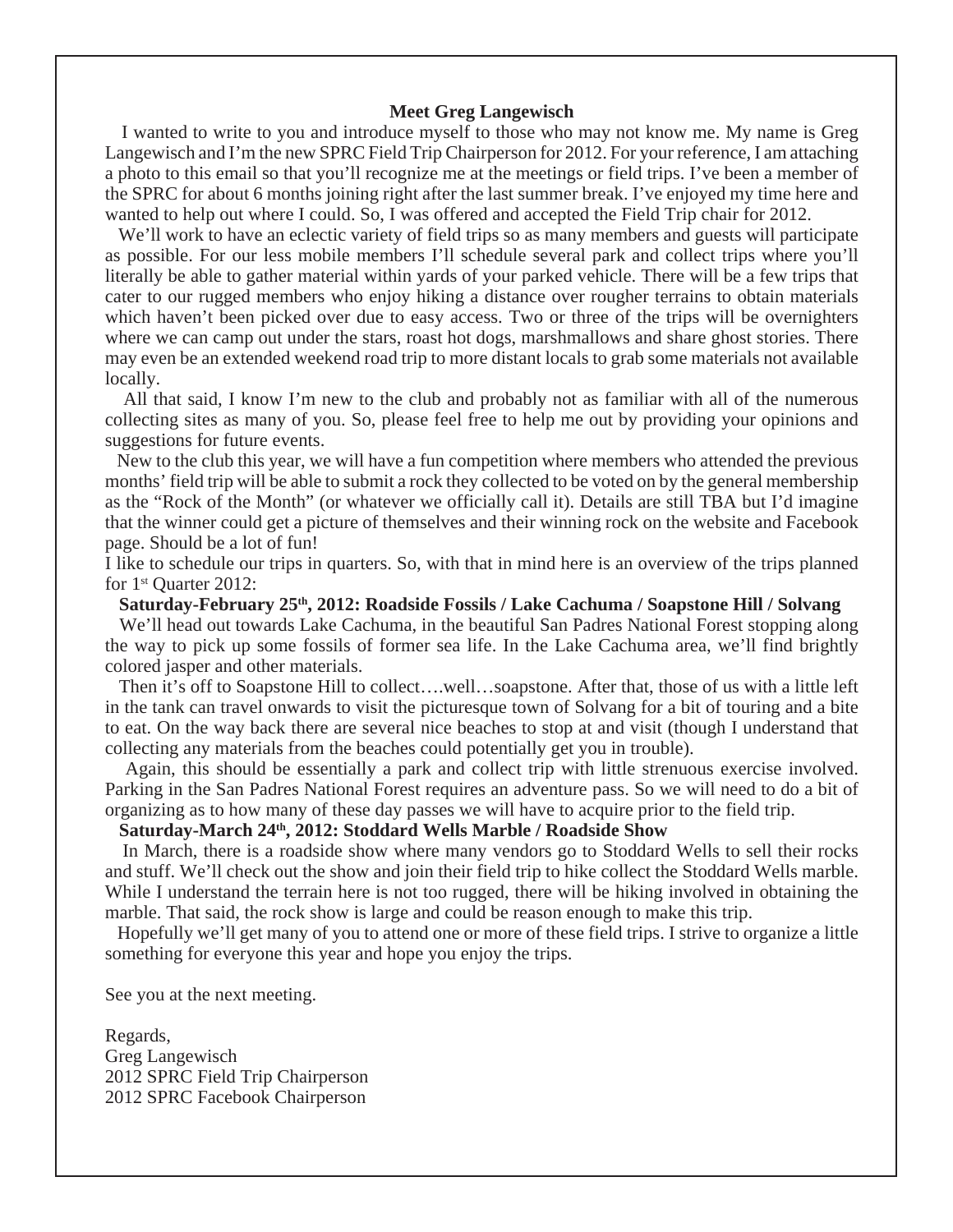Well, Saturday (1/28/2012) we had our field trip to the Borax Mine/Claim/Weenie Roast/Castle Butte area. I don't think we could have asked for better weather. At the time we all met up at Mammoth & Soledad the wind was howling, making me wonder how good of an idea it was to have a camp fire out in the desert. However, by the time we hit Rosamond, the wind was gone and it was calm for the rest of the day.

 We arrived at the Borax Visitor Center around 9:45 and took a look around for awhile. They had many displays showcasing the uses for Borax and the other minerals taken from the mine. It's amazing how many household products contain Borax.

 When we finished checking out the museum and watching the video we headed out to the tailings pile. For those of you who may not know, they bring out piles of tailings (materials) from the mine and dump them outside the visitor center for folks to dig through. The piles seemed small and weathered, as if they had been there for months having rain and wind weather them down. In fact, we were told that the last time material was brought out was back in October. Nevertheless, once we started digging we found more stuff than we could shake a stick at. Besides Borax we found crystalline materials and other rocks that were rumored to be arsenic. But they didn't taste like arsenic when I licked them… ;)

After putzing around the tailings



Photo by Greg Langewisch

for a half hour or so we headed out to the claim to dig up some travertine and roast some hot dogs. As soon as we arrived, I commenced building a fire to cook some dogs on. Being the great fire starter that I am, it only took about half an hour to get it going and ended up taking much more fluid than I had anticipated. Let's just say that you wouldn't want me to have the flint and steel on your Survivor tribe.

 In any case, I finally got it going and called everyone over to cook some hotdogs over the coals. Besides hotdogs, we had chips, a couple kinds of cookies (one batch was made by Sarita I didn't know who brought the others), some Rice Krispy treats provided by DJ and finally s'mores for the kids (and semi kids) to cook and eat. Everyone had their fill of the food and many folks, me included pulled some travertine from the claim. After an hour or two we decided it was time to head out into the desert.

 We travelled a few miles from the claim to stop in one of the dry lake beds and look for materials. The stuff there was small and plentiful but for the most part only good for tumbling. So after not too long we headed out deeper into the desert to find better stuff. We made a couple of stops before finally finding a spot with some nice agate, chalcedony and jasper. We walked around there for about an hour collecting materials. I collected a bunch of agate that I thought might look good cabbed up.

 All in all I think everyone had a good time. There was a nice social vibe with the cook out where most everyone wandered about conversing amongst each other. There was opportunity to collect a variety of materials and there were s'mores. What more could you ask for?

 I want to thank everyone who came out. It was a great turnout. Check out the Facebook page and club website for pics from the trip. I hope you all can make it to our next field trip out to the Lake Cachuma/Solvang area to look for fossils, brightly colored jasper and soap stone. That should be a fun one as well.

 Don't forget about the "Best Rock" contest at the next general meeting. Bring one or two of the coolest rocks you collected on the last field trip and enter them into the contest. Winner will get a picture of themselves and their prize rock on Facebook and maybe the club website.

See you at the meeting!

Regards, Greg Langewisch SPRC field Trip Chair





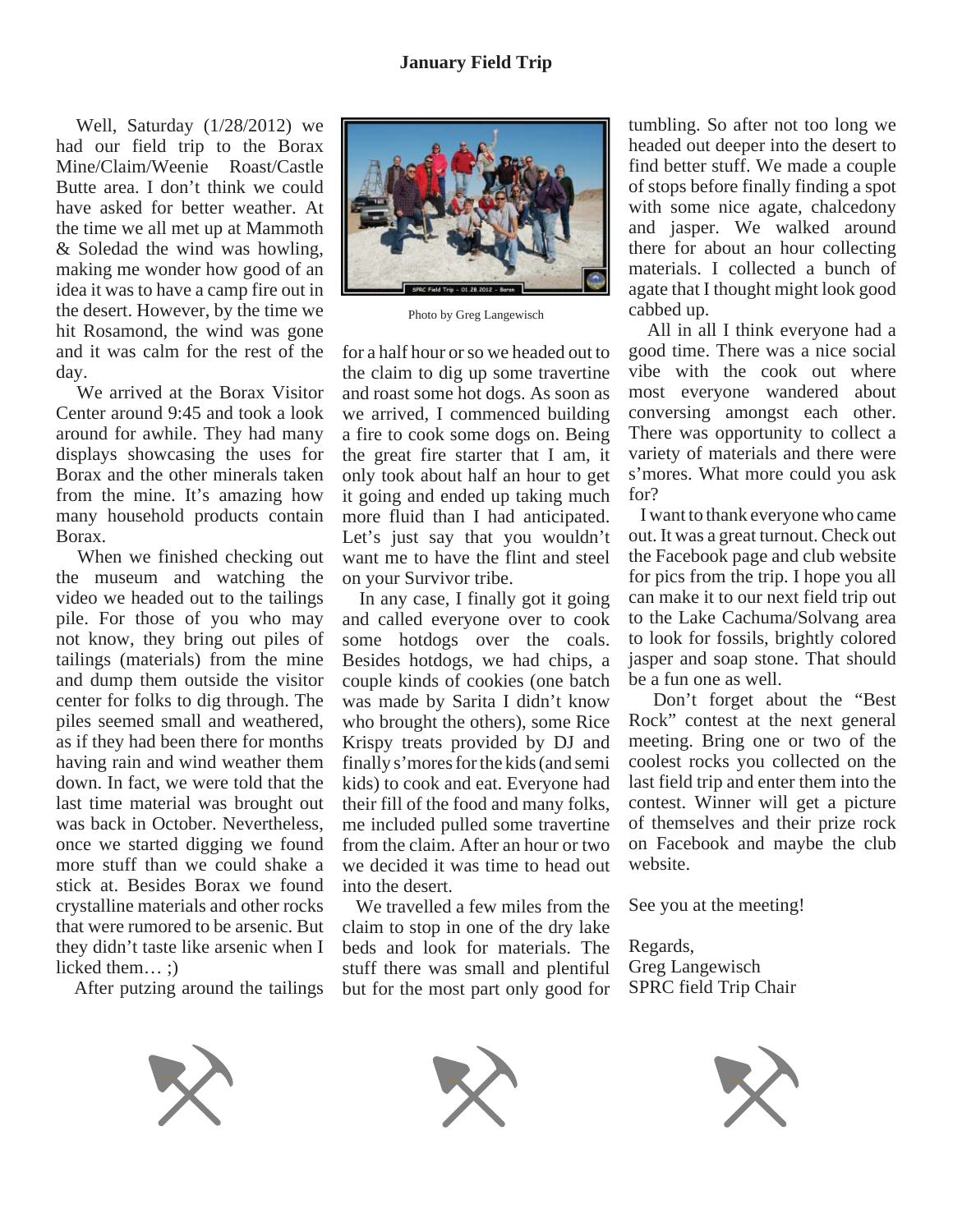#### **What is Soapstone**

#### *With an upcoming field trip to Soapstone Hill, I thought a little history would be in order:*

 Soapstone (also known as steatite or soaprock) is a metamorphic rock, a talc-schist. It is largely composed of the mineral talc and is thus rich in magnesium. It is produced by dynamothermal metamorphism and metasomatism, which occurs in the areas where tectonic plates are subducted, changing rocks by heat and pressure, with influx of fluids, but without melting. It has been a medium for carving for thousands of years.

 Petrologically, soapstone is composed dominantly of talc, with varying amounts of chlorite and amphiboles (typically tremolite, anthophyllite, and magnesiocummingtonite), and trace to minor FeCr-oxides. It may be schistose or massive. Soapstone is formed by the metamorphism of ultramafic protoliths (e.g. dunite or serpentinite) and the metasomatism of siliceous dolostones.

 Pyrophyllite, a mineral very similar to talc is sometimes called soapstone in the generic sense since its physical characteristics and industrial uses are similar,and because it is also commonly used as a carving material. However this mineral typically does not have such a soapy feel as that from which soapstone derives its name.

#### **Physical characteristics and uses**

 Steatite is relatively soft (because of the high talc content, talc being one on Mohs hardness scale), and may feel soapy when touched, hence the name. Soapstone is used for inlaid designs, sculpture, coasters, and kitchen countertops and sinks. The Inuit often use soapstone for traditional carvings. Some Native American tribes and bands make bowls, cooking slabs, and other objects from soapstone; historically, this was particularly common during the Late Archaic archaeological period. Vikings hewed soapstone directly from the stone face, shaped it into cooking pots, and sold these at home and abroad.

 Soapstone is sometimes used for fireplace surrounds and woodstoves, because it can absorb and evenly distribute heat while being easy to manufacture. It is also used for counter tops. A weathered or aged appearance will occur naturally over time as the patina is enhanced. Applying mineral oil simply darkens the appearance of the stone; it does not protect it in any way.

 Tepe Yahya, an ancient trading city in southeastern Iran, was a center for the production and distribution of soapstone in the 5th–3rd millennia BC. It was also used in Minoan Crete. At the Palace of Knossos, archaeological recovery has included a magnificent libation table made of steatite. The Yoruba of West Nigeria utilized soapstone for several statues most notably at Esie where archaeologists have uncovered hundreds of male and female statues, about half of life size. The Yoruba of Ife also produced a miniature soapstone obelisk with metal studs called superstitiously "the staff of Oranmiyan"

 Soapstone has been used in India for centuries as a medium for carving. Mining to meet world-wide demand for soapstone is threatening the habitat of India's tigers. The Hoysala Empire temples were made from soapstone.

 Soapstone is used by welders and fabricators as a marker because, due to its resistance to heat, it remains visible when heat is applied. It has also been used for many years by seamstresses, carpenters, and other craftsmen as a marking tool because its marks are visible and not permanent. For such purposes, it is often sold in 6-inch long square or round sticks.

Soapstone can be used to create molds for casting objects from soft metals, such as pewter or silver. The soft stone is easily carved and is not degraded by heating. The slick surface of soapstone allows the finished object to be easily removed.

 Some Native Americans use soapstone for smoking pipes; numerous examples have been found among artifacts of different cultures and are still in use today. Its lack of heat conduction allows for prolonged smoking without the pipe's heating up uncomfortably.

 Locally quarried soapstone was used for grave markers in 19th century northeast Georgia around Dahlonega and Cleveland, as simple field stone and "slot and tab" tombs.

Soapstone is also a basic stone used to carve Chinese seals.

 The term steatite is sometimes used for soapstone. It is often used as an insulator or housing for electrical components, due to its durability and electrical characteristics and because it can be pressed into complex shapes before firing. Steatite undergoes transformations when heated to temperatures of 1000–1200 °C into enstatite and cristobalite; in the Mohs scale, this corresponds to an increase in hardness from 1 to 5.5–6.5.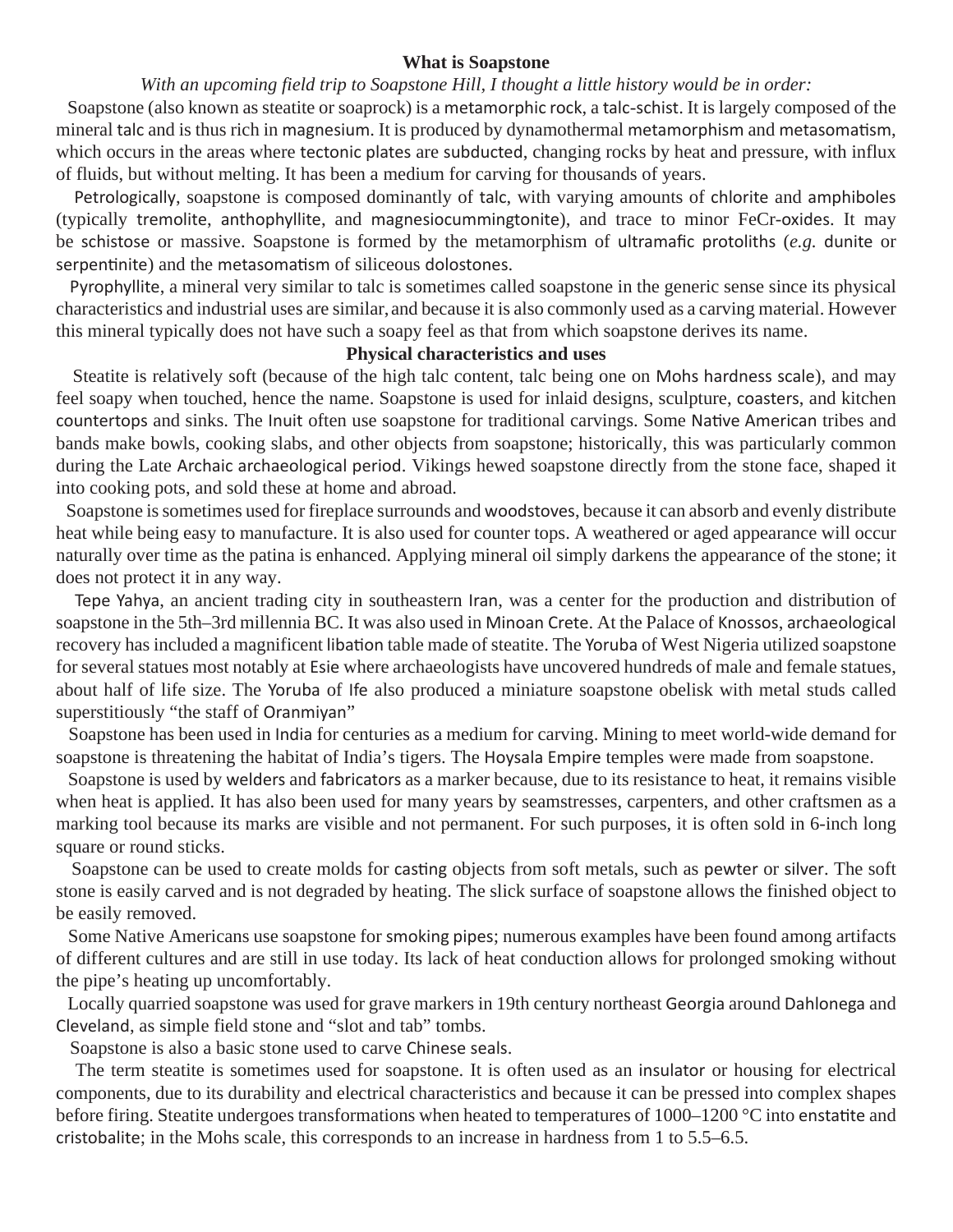# *Soapstone continued*

# **Other names**

- Combarbalite stone, exclusively mined in Combarbalá, Chile, is known for its many colors. While they are not visible during mining, they appear after refining.
- Palewa and gorara stones are types of Indian soapstone.

• A variety of other regional and marketing names for soapstone are used.

*Reference: Wikipedia*





An Egyptian carved and steatite amulet



A block of talc **A** block of talc **The outer layers of the Christ** the scare and **The outer layers of the Christ** the scare and of Redeemer sculpture are made of soapstone. Rio de Janeiro



Soapstone slot & tab tomb in Dahlonega, Georgia, USA.



The carvings at the entrance of Chennakesava temple, Belur. Photo taken by Calvinkrishy